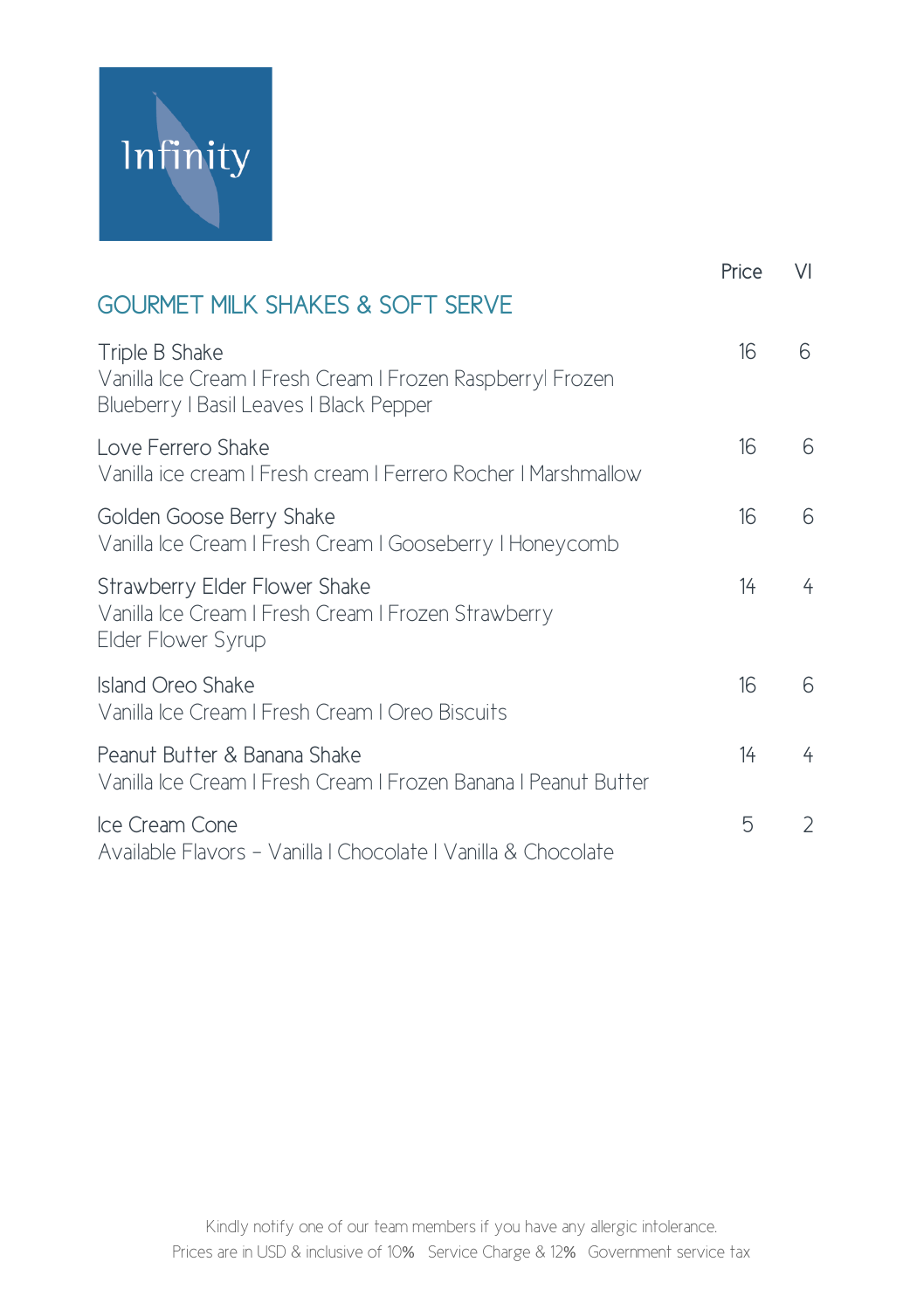

| Available from 1100 - 1800 hours                                                                                                                                                 | Price VI |  |
|----------------------------------------------------------------------------------------------------------------------------------------------------------------------------------|----------|--|
| <b>SALADS</b><br>Big House Salad<br>- V<br>Mixed Salad Greens, Thai Mango, Cucumber, Sweetcorn, Garlic Toast<br>and Asparagus, Dressed with Honey Vinaigrette                    | 20       |  |
| Maldivian Tuna Nicoise Salad<br>-S<br>Roasted Bell Peppers, Toasted Almonds, Green Beans, Kalamata Olives,<br>Tomato, Quill Egg, Baby Romaine, Served with Dijon Vinaigrette     | 24       |  |
| Greek Salad<br>- V<br>Feta Cheese, Tomato, Onion, Cucumber, Green Bell Pepper, Garlic,<br>Oregano, Kalamata Olives Virgin Olive Oil, Vinegar                                     | 22       |  |
| Caprese Salad<br>- V<br>Mozzarella Cheese, Tomato, Basil, Pesto Sauce and Virgin Olive Oil                                                                                       | 22       |  |
| <b>SANDWICHES</b>                                                                                                                                                                |          |  |
| Chicken Tandoori Wrap<br>Tandoori Chicken, Raita, Mango Chutney, Onion, Tomato, Cucumber,<br>Tortilla Bread Served with French Fries                                             | 26       |  |
| Caprese Panini<br>Mozzarella Cheese, Tomato, Pesto Sauce, Basil Served with French Fries                                                                                         | 26       |  |
| Grilled Cheese and Ham Panini P<br>Sliced, Pork Ham, Gouda Cheese Served with French Fries<br>Available Halal Option: Turkey Ham                                                 | 26       |  |
| Velassaru Club Sandwich P<br>Sliced Chicken Breast, Fried Egg, Pork Bacon, Cheese, Tomato, Lettuce,<br>Mayonnaise Served with French Fries<br>Available Halal Option: Beef Bacon | 28       |  |
|                                                                                                                                                                                  |          |  |

Kindly notify one of our team members if you have any allergic intolerance. Prices are in USD & inclusive of 10% Service Charge & 12% Government service tax V Vegetarian P Pork S Seafood A Alcohol N Nuts G Gluten free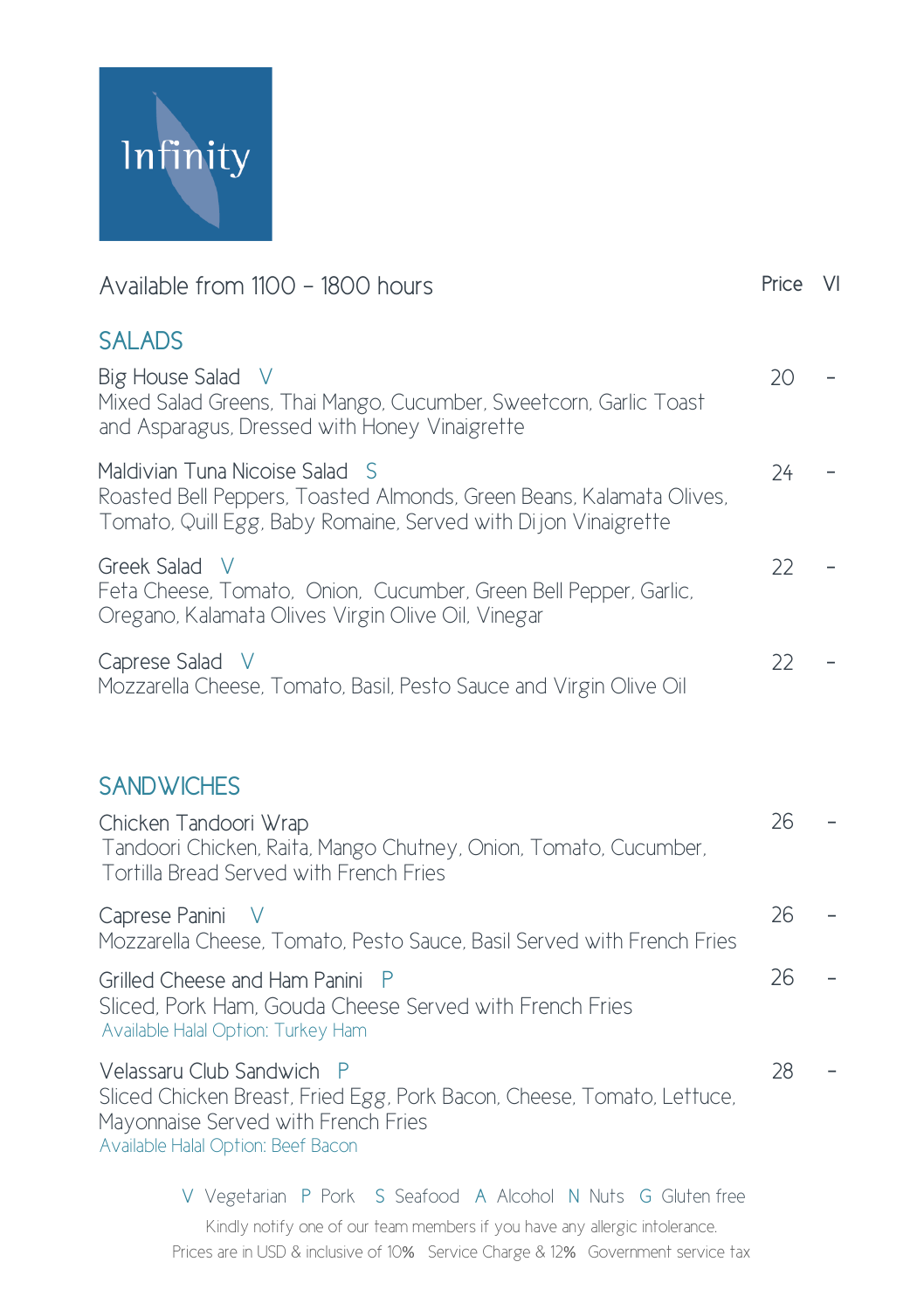

|                                                                                                                                                              | Price VI |  |
|--------------------------------------------------------------------------------------------------------------------------------------------------------------|----------|--|
| <b>PIZZA</b> Available from 1230 - 1800 hours                                                                                                                |          |  |
| Margherita V<br>Tomato, Fresh Basil and Mozzarella                                                                                                           | 25       |  |
| Quattro Formaggi V<br>Tomato Sauce, Mozzarella Cheese, Gorgonzola, Provolone, Brie                                                                           | 27       |  |
| Pollo<br>Tomato Sauce, Mozzarella Cheese, Chicken,, Black Olives                                                                                             | 27       |  |
| Maldivian Tuna S<br>Tomato Sauce, Mozzarella, Tuna, Green Bird Eye Chili Shredded Coconut<br>and Curry Leaves                                                | 27       |  |
| Frutti Di Mare S<br>Tomato Sauce, Mozzarella Cheese, Calamari, Tuna, Prawns, Mussels,<br>Anchovy, Oregano                                                    | 28       |  |
| Verdure V<br>Tomato Sauce, Mozzarella Cheese, Eggplant, Zucchinis, Bell Peppers,<br>Artichoke, Olive, Onion                                                  | 26       |  |
| Capricciosa P<br>Tomato Sauce, Mozzarella Cheese, Beef Salami, Beef Mince, Pork Bacon,<br>Mushrooms Onions<br>Available Halal Option: Beef Bacon             | 27       |  |
| Diavola<br>$\mathsf{P}$<br>Tomato Sauce, Mozzarella Cheese, Spicy Pork Salami and Basil<br>Available Halal Option: Beef Bacon                                | 27       |  |
| Serrano Ham P<br>Tomato Sauce, Mozzarella, Oven Roasted Tomatoes, Fresh Serrano Ham,<br>Arugula and Balsamic Reduction<br>Available Halal Option: Beef Bacon | 28       |  |

#### Additional toppings USD 3. All pizzas are available as Gluten Free option on request

V Vegetarian P Pork S Seafood A Alcohol N Nuts G Gluten free

Kindly notify one of our team members if you have any allergic intolerance. Prices are in USD & inclusive of 10% Service Charge & 12% Government service tax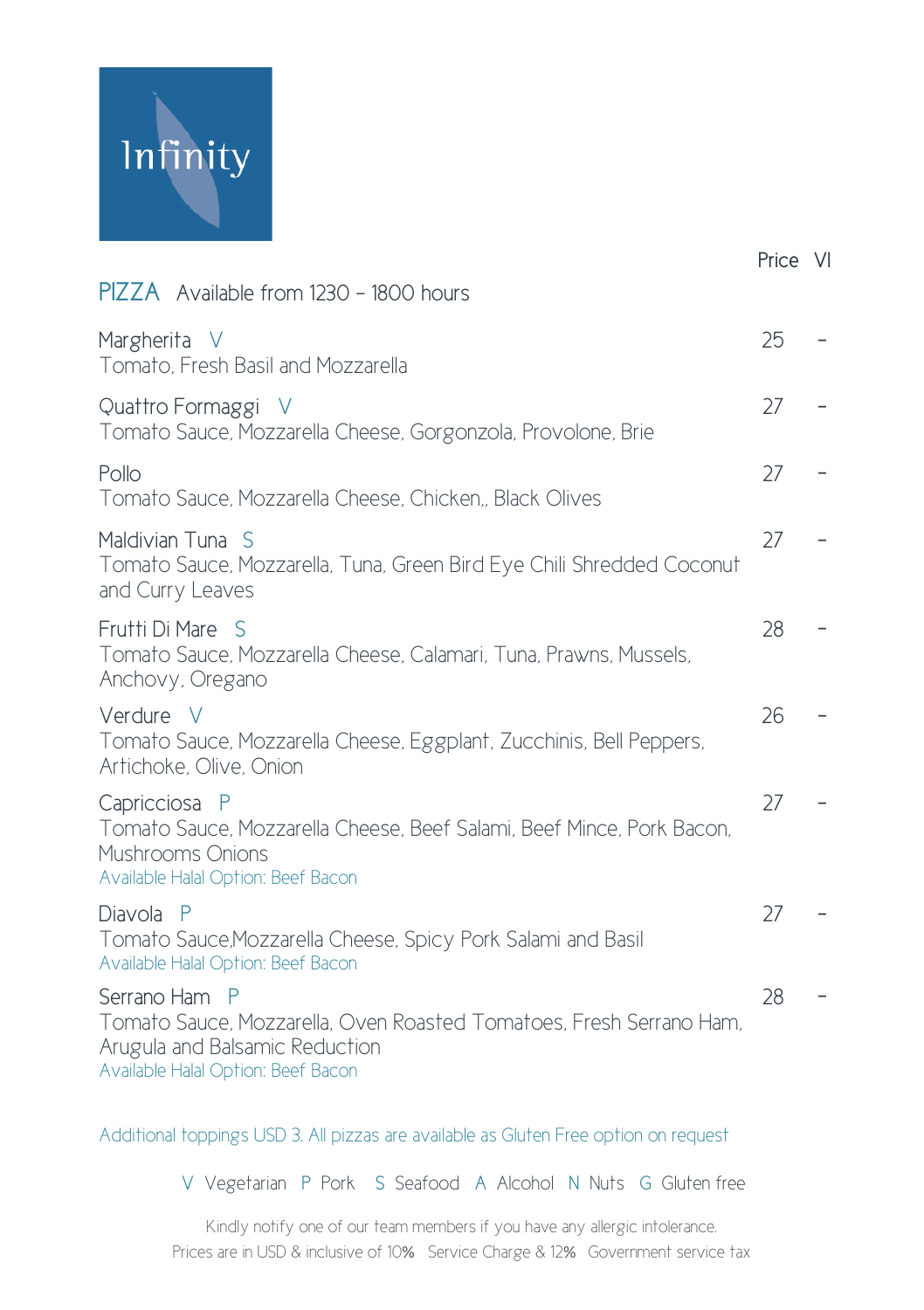

|                                                                                                                            | Price | $\vee$ |
|----------------------------------------------------------------------------------------------------------------------------|-------|--------|
| <b>SMALL BITES</b>                                                                                                         |       |        |
| Arabic Delight<br>Lamb Kibbeh, Cheese Fatayer and Falafel                                                                  | 18    |        |
| Coconut Crusted Prawns S<br>Tropical Flavor Prawn Covered in a Smooth Coconut Batter,<br>Served with Sweet Coconut Chutney | 23    |        |
| Buffalo Chicken Wings<br>Marinated Chicken Wings with Homemade Barbeque Sauce                                              | 18    |        |
| Calamari S<br>Semolina Dusted, Salt and Pepper Calamari Served with Aioli Sauce                                            | 18    |        |
| Hummus V<br>Chickpeas Purée Mixed Tahini Sauce with Seasonal Vegetables Sticks                                             | 14    |        |
| Samosa V<br>Vegetables Samosa with Coconut and Mint Chutney                                                                | 16    |        |
| Vietnamese Spring Roll V<br>Fresh Vietnamese Spring Roll with Sweet Chili Sauce                                            | 16    |        |
|                                                                                                                            |       |        |

Kindly notify one of our team members if you have any allergic intolerance. Prices are in USD & inclusive of 10% Service Charge & 12% Government service tax V Vegetarian P Pork S Seafood A Alcohol N Nuts G Gluten Free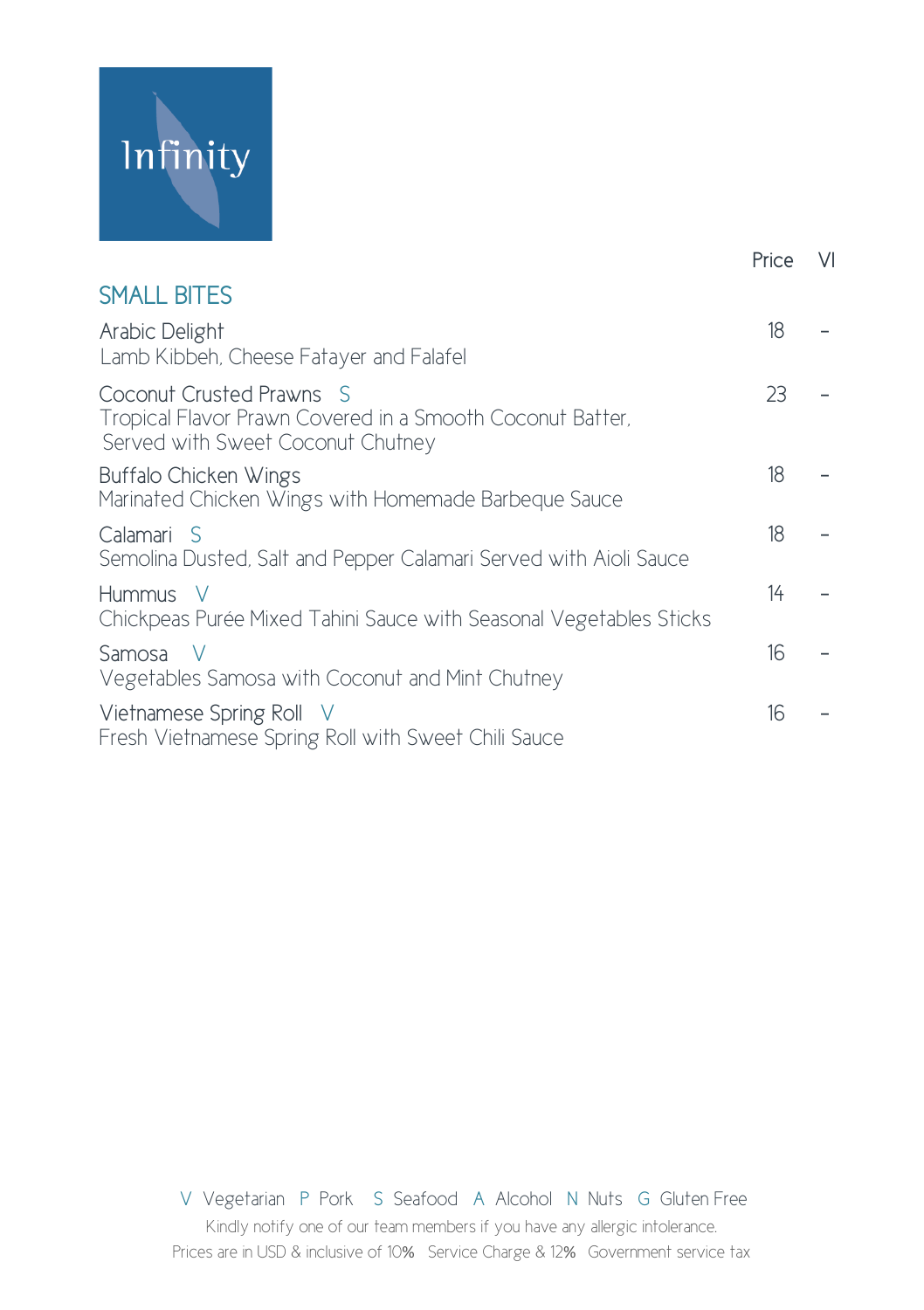

|                                                                                                                                | Price | - VI |
|--------------------------------------------------------------------------------------------------------------------------------|-------|------|
| <b>DESSERT</b>                                                                                                                 |       |      |
| Oreo and Vanilla Mousse                                                                                                        | 16    |      |
| Coconut Flan Smooth NGV<br>Island Flan Served Tropical Fruits and Vanilla Caramel Sauce                                        | 16    |      |
| White Chocolate Cheesecake<br>Decadent White Chocolate, Blueberry Coulis and Homemade<br>Raspberry Sorbet                      | 18    |      |
| Decadent Brownie and Marshmallow N V<br>Served with Chocolate and Caramel Sauce, Cashew Nut Brittle and<br>Chocolate Ice Cream | 20    |      |
| Apple Pie<br>Traditional American Minced Apple Pie, Caramel Sauce, and Island<br>Vanilla Ice Cream                             | 20    |      |
| Farmers Cheese Plate<br>Selection of Three Gourmet Cheeses V                                                                   | 26    |      |
| Seasonal Sliced Fruits                                                                                                         | 18    |      |
| Artisan Ice-Cream and Sorbet Selection Per Scoop                                                                               | 5     |      |

Kindly notify one of our team members if you have any allergic intolerance. Prices are in USD & inclusive of 10% Service Charge & 12% Government service tax V Vegetarian P Pork S Seafood A Alcohol N Nuts G Gluten free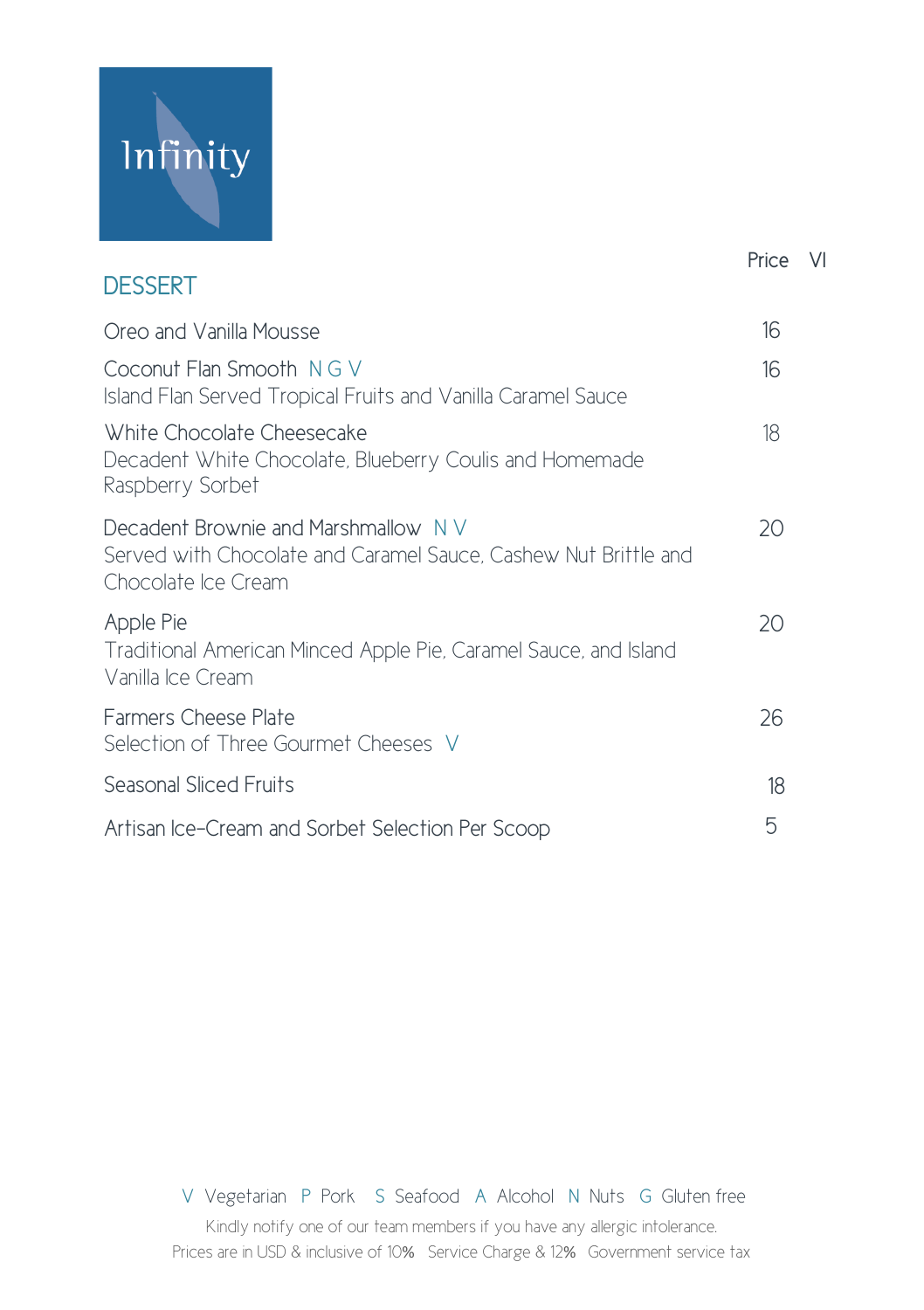

|                                                                                  | Price VI          |  |
|----------------------------------------------------------------------------------|-------------------|--|
| <b>KIDS MENU</b>                                                                 |                   |  |
| Chicken Noodle Soup                                                              | 12                |  |
| Lettuce, Tomato and Egg Salad<br>With Cheese and Mayo Dressing                   | 10                |  |
| Toasted Chicken Ham and Cheese Sandwich with Chunky Fries                        | $12 \overline{ }$ |  |
| Asian Fried Rice<br>With Chicken Egg and Vegetables                              | 10 <sup>°</sup>   |  |
| Chicken Satay N<br>With Peanut Sauce and Chunky French Fries                     | 12                |  |
| Grilled Chicken Breast<br>With Chunky French Fries and Green Salad               | 14                |  |
| Grilled Fish with Lemon Butter Sauce<br>With Chunky French Fries and Green Salad | 14                |  |
| Chicken Nuggets<br>With Chunky French Fries and Green Salad                      | 14                |  |
| <b>Fish Fingers</b><br>With Chunky French Fries and Green Salad                  | 12                |  |
| Kids Beef and Cheeseburger<br>With Chunky French Fries and Green Salad           | 16                |  |
| Spaghetti Bolognese                                                              | 15                |  |
| Spaghetti Napolitano N<br>Tomato Sauce with Grated Cheese                        | 12                |  |
| <b>KIDS' DESSERT</b>                                                             |                   |  |
| Banana Split with Toffee Sauce and Ice Cream N                                   | 12                |  |

Gooey Chocolate Brownie with Vanilla Ice Cream N 10 Fruit Salad with Vanilla Ice cream 10 -

Our small persons menu is designed for young diners under 12 years old

Kindly notify one of our team members if you have any allergic intolerance. Prices are in USD & inclusive of 10% Service Charge & 12% Government service tax V Vegetarian P Pork S Seafood A Alcohol N Nuts G Gluten free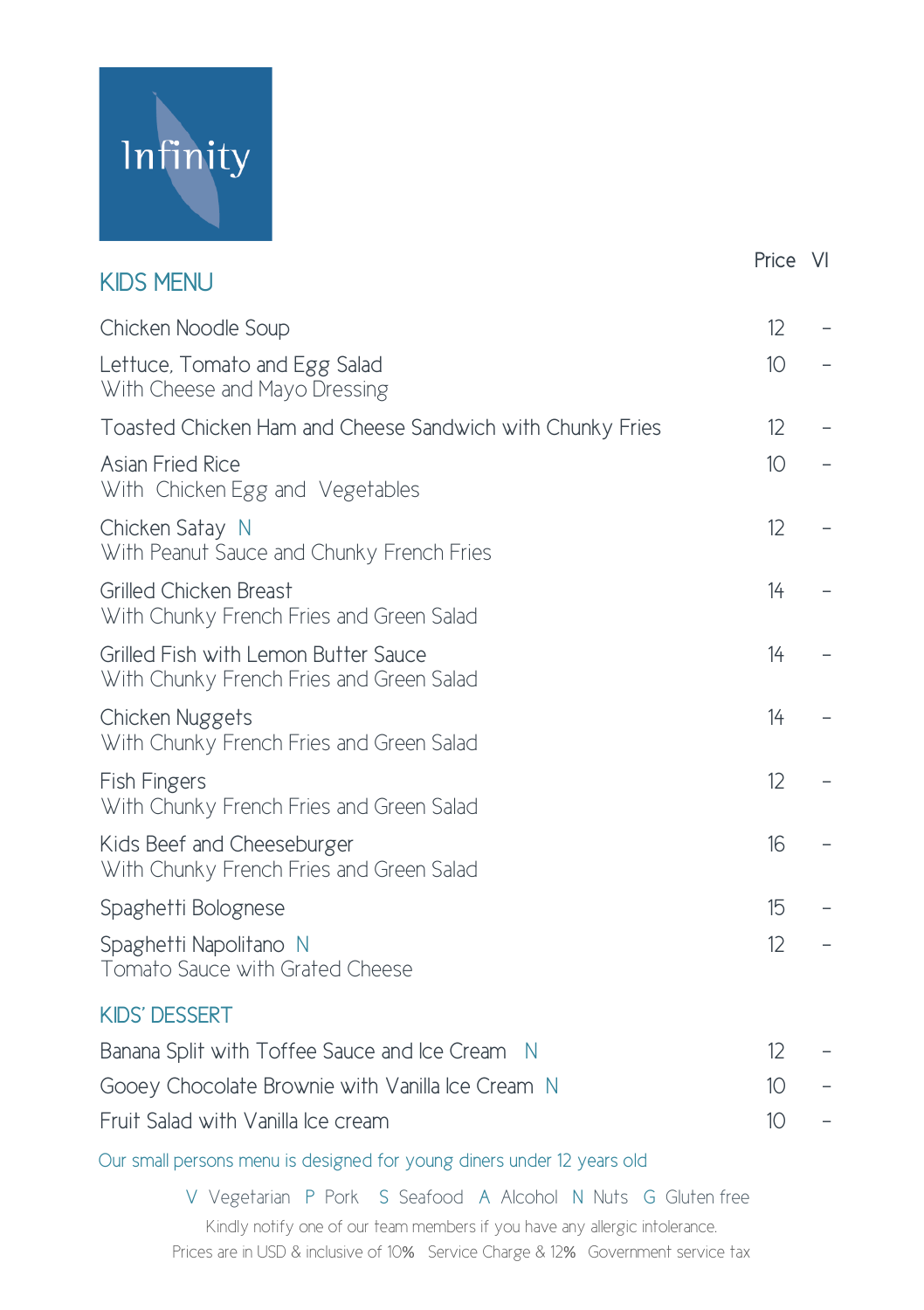

|                                                                                                    | <b>PRICE</b> | VI             |
|----------------------------------------------------------------------------------------------------|--------------|----------------|
| <b>BUBBLY COCKTAILS</b>                                                                            |              |                |
| <b>BFI I INI</b><br>Nederburg Sparkling Brut Cuvée   Peach Purée                                   | 13           |                |
| CHAMBOARD ROYALE<br>Nederburg Sparkling Brut Cuvée   Chambord liqueur                              | 14           | 3              |
| <b>KIR ROYALE</b><br>Nederburg Sparkling Brut Cuvée   Crème De Cassis                              | 17           | 3              |
| <b>GIN &amp; TONIC COCKTAILS</b>                                                                   |              |                |
| Strawberry I Fresh Mint I Gin I Tonic Water                                                        | 15           | $\overline{4}$ |
| Orange I Fresh Basil I Gin I Tonic Water                                                           | 15           | $\overline{4}$ |
| Grape Fruit I Fresh Rosemary I Gin I Tonic Water                                                   | 15           | $\overline{4}$ |
| <b>VELASSARU SIGNATURE</b>                                                                         |              |                |
| <b>LA DOLCE VITA</b><br>Vodka I Crème de Banana I Blue Curaçao I Orange Juice                      | 13           |                |
| <b>ALLEGRI BREEZE</b><br>Vodka I Amaretto I Crème De Banana I Pineapple Juice I Cranberry<br>Juice | 13           |                |
| POOLSIDE COOLER<br>Southern Comfort I Peach Liqueur   Passion Fruit   Passion Fruit Syrup          | 13           |                |
| <b>LOABI</b><br>Gin I Campari I Strawberry Purée I Celery I Brown Sugar I Orange Juice             | 13           |                |
| PINK CORAI<br>White Rum I Guava Juice I Lemon Juice I Celery I Grenadine Syrup                     | 13           |                |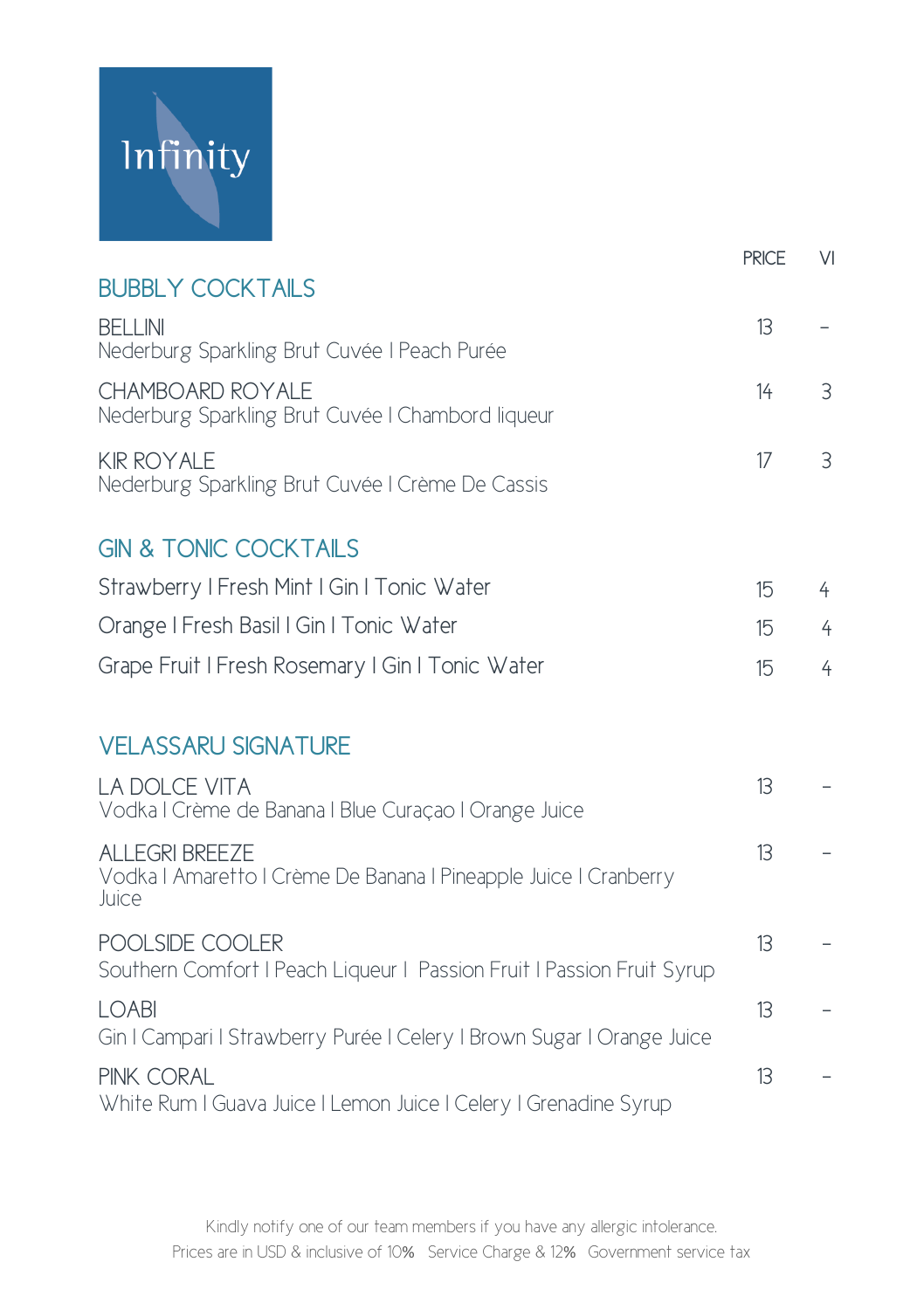

|                                                                                                      | <b>PRICE</b> | $\vee$         |
|------------------------------------------------------------------------------------------------------|--------------|----------------|
| COCO MELON<br>Dark Rum I Coconut Water I Fresh Watermelon Juice I<br>Coconut Syrup                   | 14           | 3              |
| <b>GINGER SPLASH</b><br>Irish Whiskey I Fresh Ginger I Angostura Bitters I Ginger Ale<br>Brown Sugar | 14           | 6              |
| <b>MOJITO COLLECTION</b>                                                                             |              |                |
| <b>CLASSIC MOJITO</b><br>White Rum I Soda Water I Fresh Lime Wedges I Fresh Mint                     | 13           |                |
| <b>STRAWBERRY MOJITO</b><br>White Rum   Fresh Mint   Lemon Juice   Strawberry Purée<br>Soda Water    | 14           | 3              |
| PASSION MOJITO<br>White Rum   Passion Fruit Syrup   Lime   Soda Water   Brown Sugar<br>Fresh Mint    | 15           | 4              |
| PINEAPPLE MOJITO<br>White Rum I Fresh Pineapple I Lime I Fresh Mint I Brown Sugar Soda<br>Water      | 15           | $\overline{4}$ |
| ORANGE MOJITO<br>White Rum I Fresh Mint I Fresh Orange I Brown Sugar I Soda Water                    | 15           | 4              |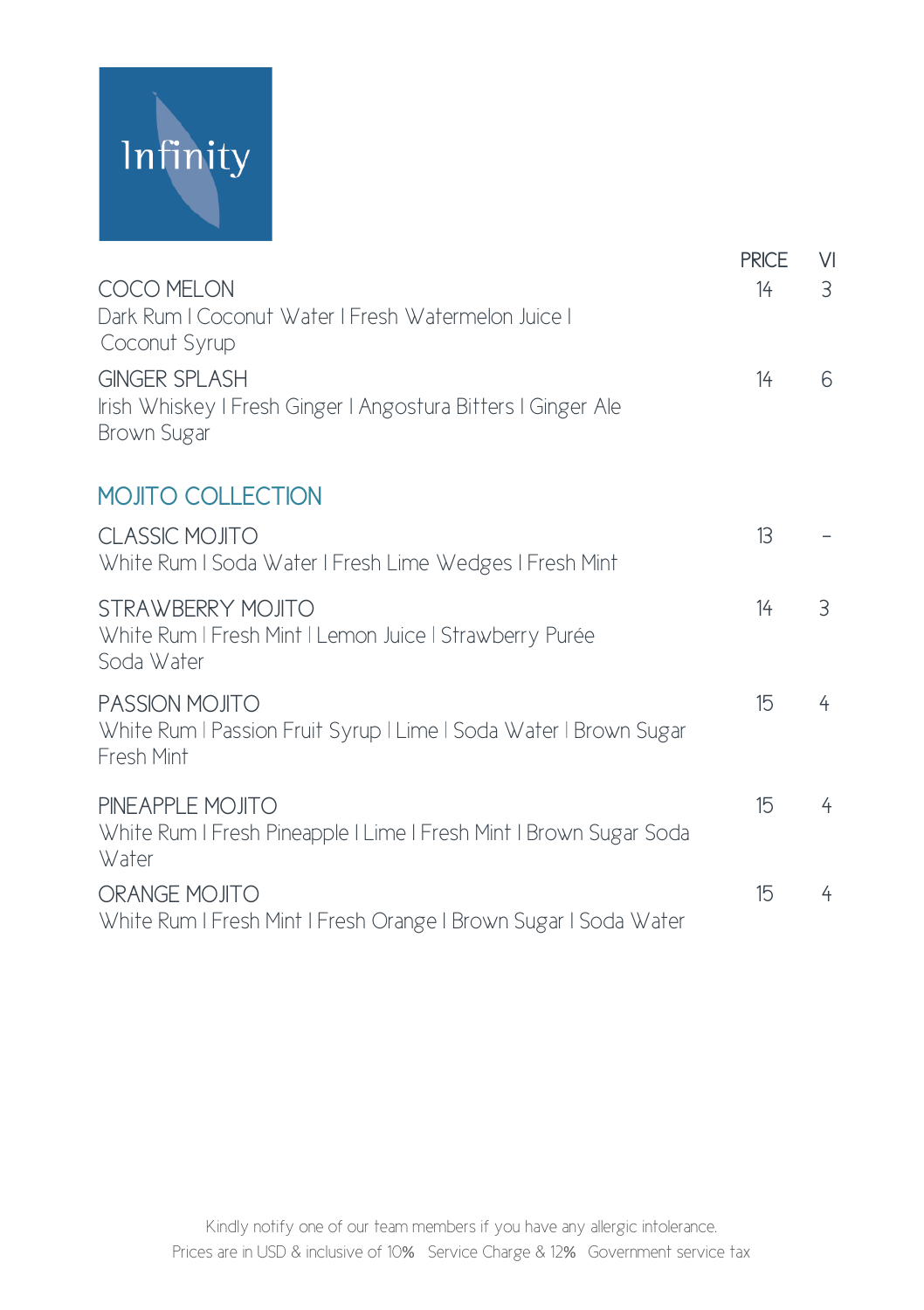

|                                                                                                                                              | <b>PRICE</b> | V <sub>1</sub> |
|----------------------------------------------------------------------------------------------------------------------------------------------|--------------|----------------|
| <b>CLASSIC COCKTAILS</b>                                                                                                                     |              |                |
| COSMOPOLITAN<br>Vodka I Triple Sec I Cranberry Juice I Fresh Lime Juice                                                                      | 13           |                |
| <b>APEROL SPRITZER</b><br>Aperol I Soda Water I Nederburg Sparkling Brut Cuvée                                                               | 19           | 4              |
| <b>MAI TAI</b><br>White Rum I Dark Rum I Amaretto I Fresh Orange Juice I Pineapple<br>Juice                                                  | 15           | $\overline{4}$ |
| PIÑA COLADA<br>White Rum I Pineapple Juice   Malibu   Coconut Cream                                                                          | 15           | 4              |
| CLASSIC MARGARITA - FROZEN OR SHAKEN<br>Tequila Silver   Triple Sec   Fresh Lime Juice                                                       | 13           |                |
| <b>DAIQUIRI</b><br>White Rum I Fresh Lime Juice<br>Choice Of Fruit I Peach I Strawberry I Mango I Banana                                     | 13           |                |
| SINGAPORE SLING<br>Gin I Cherry Brandy I DOM Benedictine I Pineapple Juice<br>Soda Water I Angostura Bitters                                 | 17           | $\overline{3}$ |
| <b>BLOODY MARY</b><br>Vodka I Tomato Juice I Fresh Lime Juice I Freshly Chopped Chili<br>Worcestershire Sauce   Celery   Salt & Black Pepper | 13           |                |
| PLANTER'S PUNCH<br>Dark Rum I Pineapple Juice I Orange Juice I Lime Juice Grenadine Syrup                                                    | 13           |                |
| <b>CAIPIRINHA</b><br>Cachaça 51   Fresh Lime   Brown Sugar                                                                                   | 13           |                |
| <b>CAIPIROSKA</b><br>Vodka I Fresh Lime I Brown Sugar                                                                                        | 13           |                |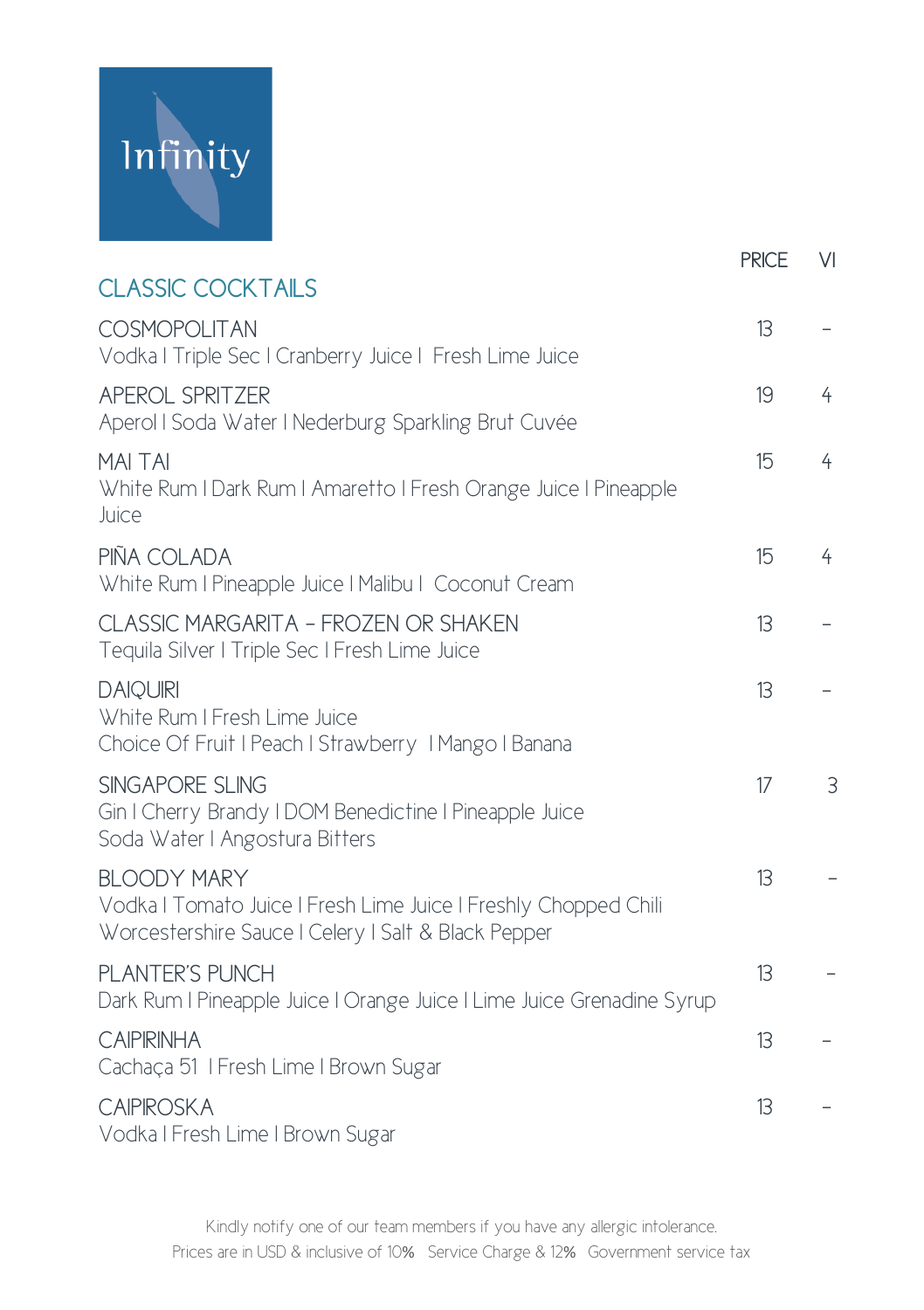

|                                                                                                                            | <b>PRICE</b> | $\vee$         |
|----------------------------------------------------------------------------------------------------------------------------|--------------|----------------|
| MINT JULEP                                                                                                                 | 13           |                |
| Bourbon Whiskey   Fresh Mint   Brown Sugar                                                                                 |              |                |
| <b>TEQUILA SUNRISE</b><br>Tequila Silver I Orange Juice I Grenadine Syrup                                                  | 13           |                |
| <b>SANGRIA</b>                                                                                                             |              |                |
| <b>VELASSARU SANGRIA</b><br>Red Wine I Triple Sec I Ground Cinnamon I Orange Juice I Fresh Fruits<br>Ginger Ale            | 18           | $\overline{4}$ |
| <b>SANGRIA BLANCO</b><br>White Wine I Elderflower Liqueur I Ground Cinnamon I Fresh Fruits<br>Lemonade                     | 18           | $\overline{4}$ |
| <b>MOCKTAILS</b>                                                                                                           |              |                |
| <b>I FMON BRFF7F</b><br>Lemon Grass   Mint   Passion Fruit   Bitter Lemon   Passion Fruit Syrup                            | 13           |                |
| <b>TANGO SPECIAL</b><br>Fresh Mango I Fresh Basil I Lime Juice I Mango Syrup                                               | 14           | 3              |
| <b>PINK SAND</b><br>Banana I Pineapple Juice I Passion Fruit Purée I Strawberry Purée<br>Fresh Cream I Passion Fruit Syrup | 13           |                |
| <b>ISLAND PUNCH</b><br>Fresh Papaya   Pineapple Juice   Coconut Cream   Coconut Syrup                                      | 14           | 3              |
| MANGO SMOOTHIE<br>Greek Yogurt I Fresh Mango I Mango syrup I Milk                                                          | 18           | 6              |
| <b>EXOTIC FIZZ</b><br>Fresh Lime Juice I Ginger Syrup I Fresh Ginger I Soda Water<br>Fresh Mint                            | 13           |                |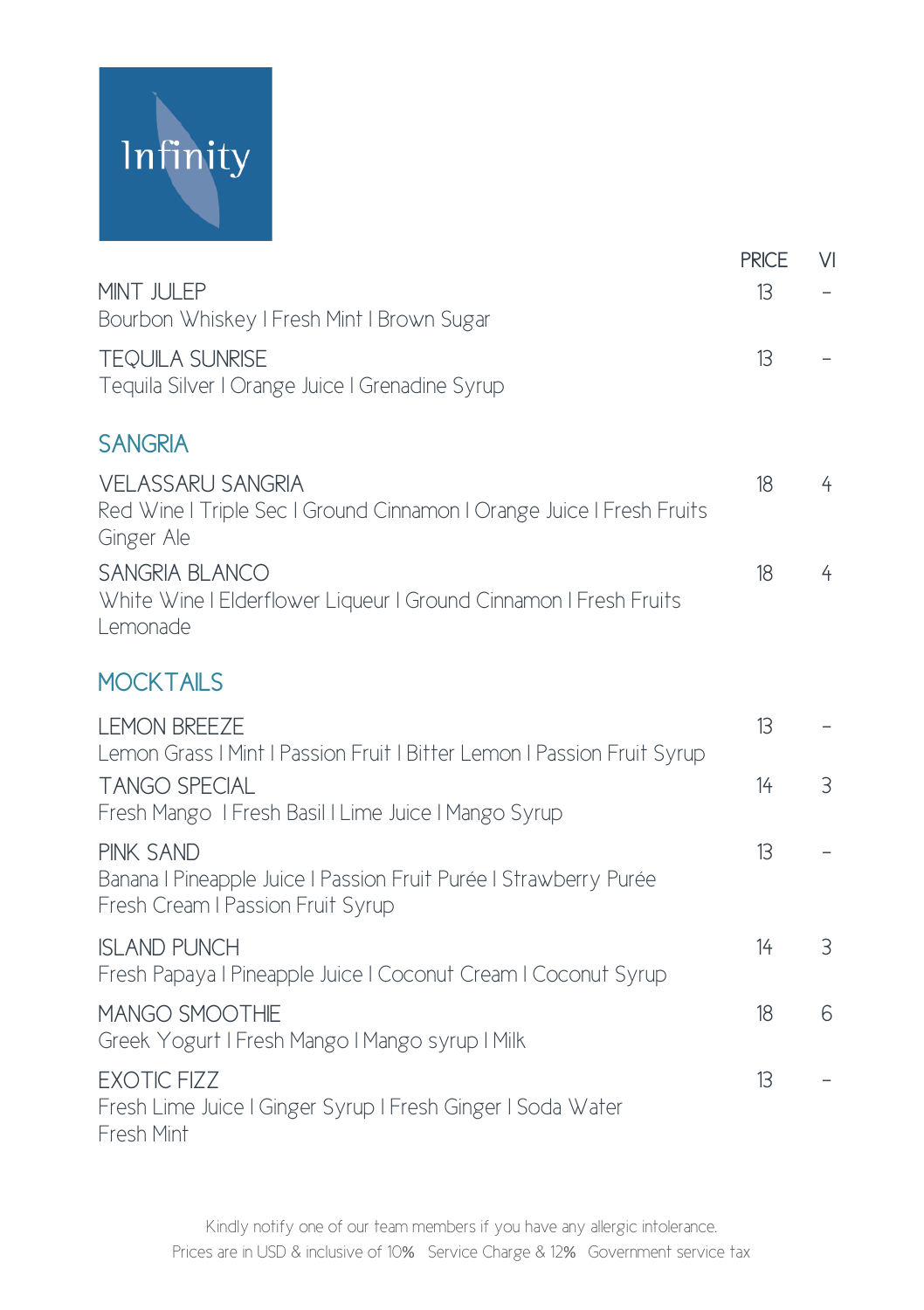

## WINE BY THE GLASS

#### CHAMPAGNE & SPARKLING 150 ml

| <b>NV</b>    | Nederburg Premiére Cuvée Brut, Paarl, South Africa           | 16               |    |
|--------------|--------------------------------------------------------------|------------------|----|
| <b>NV</b>    | Cantina Montelliana, Prosecco Spumante, Trevesio DOC, Italy  | 17               | 6  |
| <b>NV</b>    | Taittinger, Brut Réserve, Champagne, France                  | 38               | 23 |
|              | CHAMPAGNE BY BOTTLE 375 ml                                   |                  |    |
| <b>NV</b>    | Taittinger Brut Réserve, Champagne, France 375 ml            | 85               | 43 |
|              | WHITE WINE 150 ml                                            |                  |    |
| 2020         | Fallsebay , Slow, Coastal, South Africa, Chenin Blanc        | 15               |    |
| 2019         | Allegrini, Corte Giara, Venezie, Italy, Pinot Grigio         | 16               |    |
| 2019         | Stoneburn, Marlborough, New Zealand, Sauvignon Blanc         | 17               |    |
| 2017         | Bodega Santa Julia, Mendoza, Argentina, Torrontes            | 16               |    |
|              | ROSÉ WINE 150 ml                                             |                  |    |
| 2020         | False Bay Rosé, Stellenbosch, South Africa                   | 16               |    |
| 2020         | Peter Mertes, Bree, Pinot Noir, Baden, Germany               | 16               |    |
|              | RED WINE 150 ml                                              |                  |    |
| 2020         | Alamos, Mendoza, Argentina, Malbec                           | 17               |    |
| 2017         | Ken Forrester, Petit, Stellenbosch, S. A, Cabernet Sauvignon | $15\overline{)}$ |    |
| 2019         | Casillero del Diablo Reserva, Concha y Toro, Central Valley, | 16               |    |
| 2020         | Ruffino Chianti, Chianti DOCG, Tuscany, Italy, Sangiovese    | 17               | 2  |
| $\bigcap$ 10 |                                                              | $4 -$            |    |

2018 Torres, Coronas, Catalunya, Spain, Tempranillo 17 2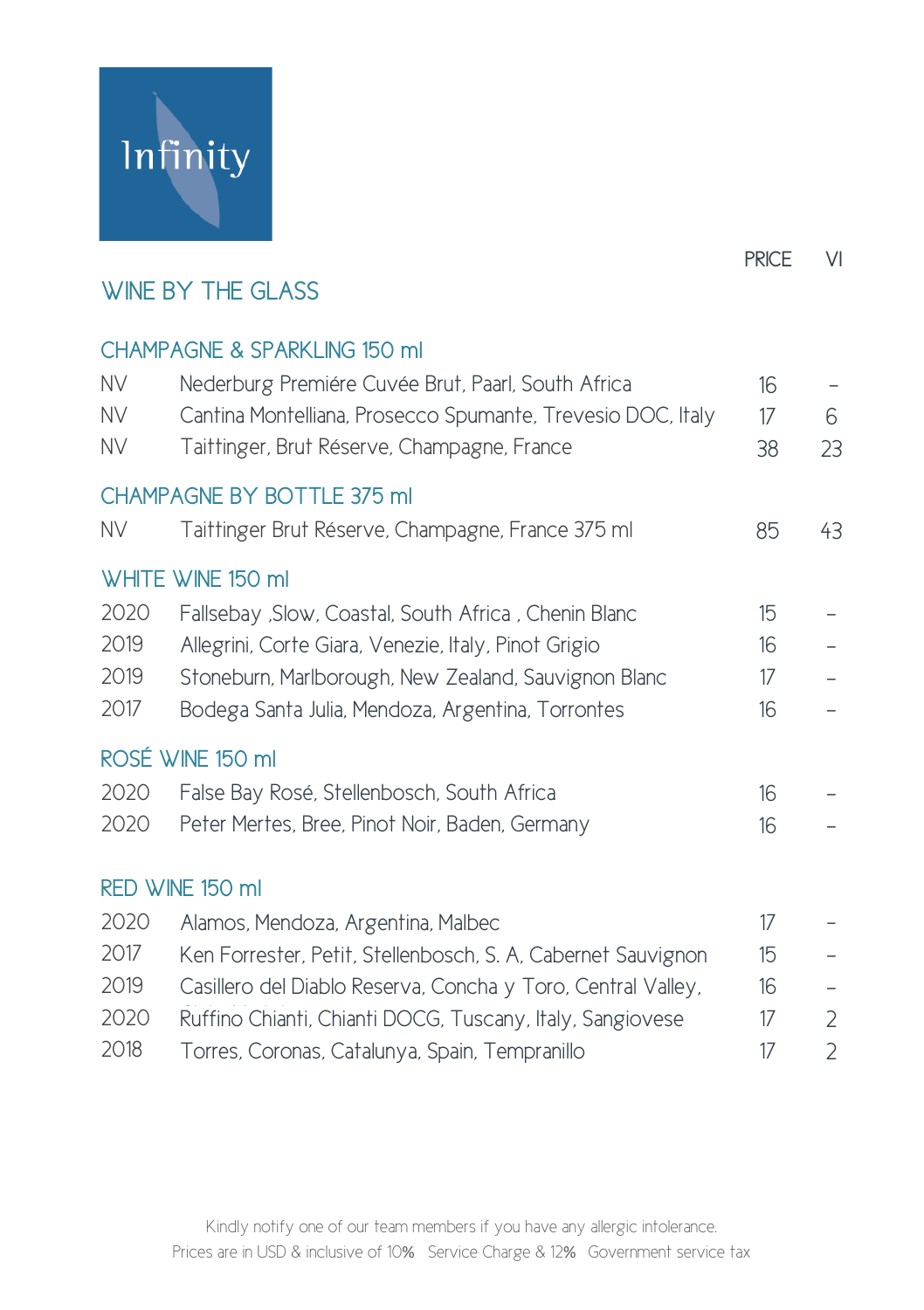# Infinity

|                                                    | <b>PRICE</b>    | VI                       |
|----------------------------------------------------|-----------------|--------------------------|
| APERITIF 60 ml                                     |                 |                          |
| Pernod                                             | 10 <sup>°</sup> |                          |
| Campari                                            | 10 <sup>°</sup> |                          |
| Pimm's No.1   Dubbonnet                            | 10 <sup>°</sup> |                          |
| Martini Rosso   Martini Bianco   Martini Extra Dry | 10              |                          |
| RUM 40 ml                                          |                 |                          |
| Bacardi White I Plantation White                   | 10 <sup>°</sup> |                          |
| Captain Morgan Black   Plantation Dark             | 10 <sup>°</sup> | $\overline{2}$           |
| Captain Morgan Spiced                              | 12              | 3                        |
| Havana Club 3 Years                                | 12              | $\overline{4}$           |
| Havana Club Añejo 7 Years                          | 14              | $\overline{4}$           |
| <b>GIN 40 ml</b>                                   |                 |                          |
| Gordons                                            | 10              | $\overline{\phantom{0}}$ |
| Beefeater                                          | 10              |                          |
| Beefeater 24                                       | 13              | 3                        |
| Bombay Sapphire   Tanqueray                        | 13              | $\overline{2}$           |
| WHISKEY 40 ml                                      |                 |                          |
| Famous Grouse                                      | 10              |                          |
| Ballantine's                                       | 10              |                          |
| Dimple                                             | 15              | 5                        |
| WHISKY 40 ml                                       |                 |                          |
| J&B Rare                                           | 12              | $\overline{2}$           |
| Johnnie Walker Red Label                           | 11              |                          |
| Johnnie Walker Black Label                         | 13              | 3                        |
| Johnnie Walker Blue Label                          | 39              | 39                       |
| Chivas Regal 12 Years                              | 15              | 5                        |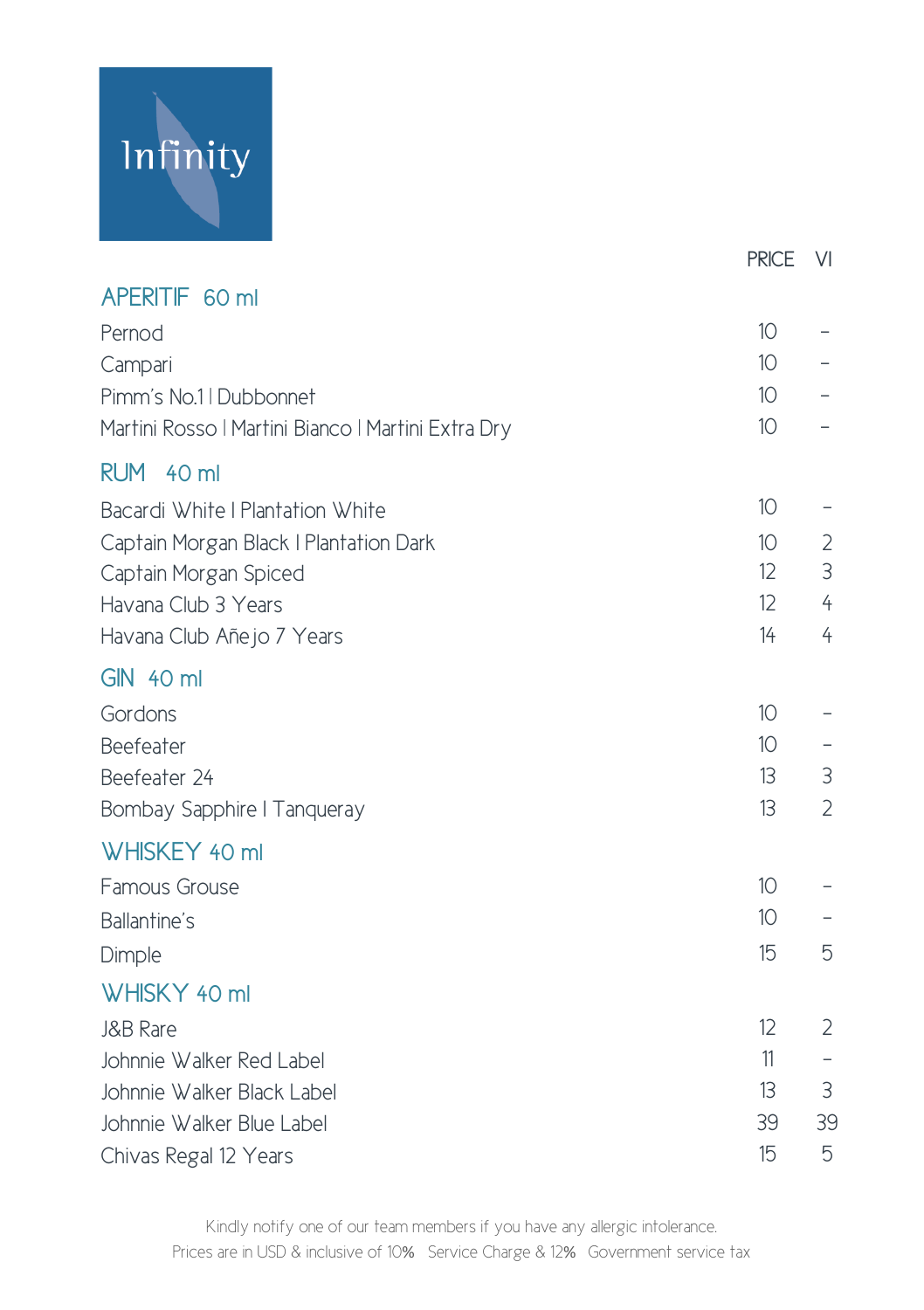

|                                                                                                       | <b>PRICE</b>                | VI                  |
|-------------------------------------------------------------------------------------------------------|-----------------------------|---------------------|
| WHISKEY 40 ml<br>Evan Williams Kentucky Bourbon<br>Jim Beam<br>Jack Daniel's                          | 10<br>10 <sup>°</sup><br>13 | 3                   |
| IRISH WHISKEY 40 ml<br>Jameson                                                                        | 10                          |                     |
| CANADIAN WHISKY 40 ml<br>Canadian Club                                                                | 12                          | $\overline{2}$      |
| SINGLE MALT 40 ml<br>Glenfiddich 12 Years<br>Glenlivet 18 Years                                       | 15<br>17                    | 5<br>$\overline{7}$ |
| <b>TEQUILA</b> 40 ml<br>Jose Cuervo Silver<br>Olmeca Tequila Gold                                     | 10<br>12                    | $\overline{2}$      |
| VODKA 40 ml<br>Absolut Vodka<br>Danzka Vodka<br>Russian Standard Imperia                              | 10 <sup>°</sup><br>10<br>15 | 5                   |
| BRANDY   CALVADOS   COGNAC   ARMAGNAC 40 ml<br>Napoleon VSOP<br>Berneroy Calvados<br>Remy Martin VSOP | 10<br>12<br>25              | $\mathbf{2}$<br>10  |
| <b>DIGESTIVE</b><br>60 ml<br>Fernet Branca<br>Amaro Averna                                            | 12<br>15                    | $\overline{2}$      |

Kindly notify one of our team members if you have any allergic intolerance. Prices are in USD & inclusive of 10% Service Charge & 12% Government service tax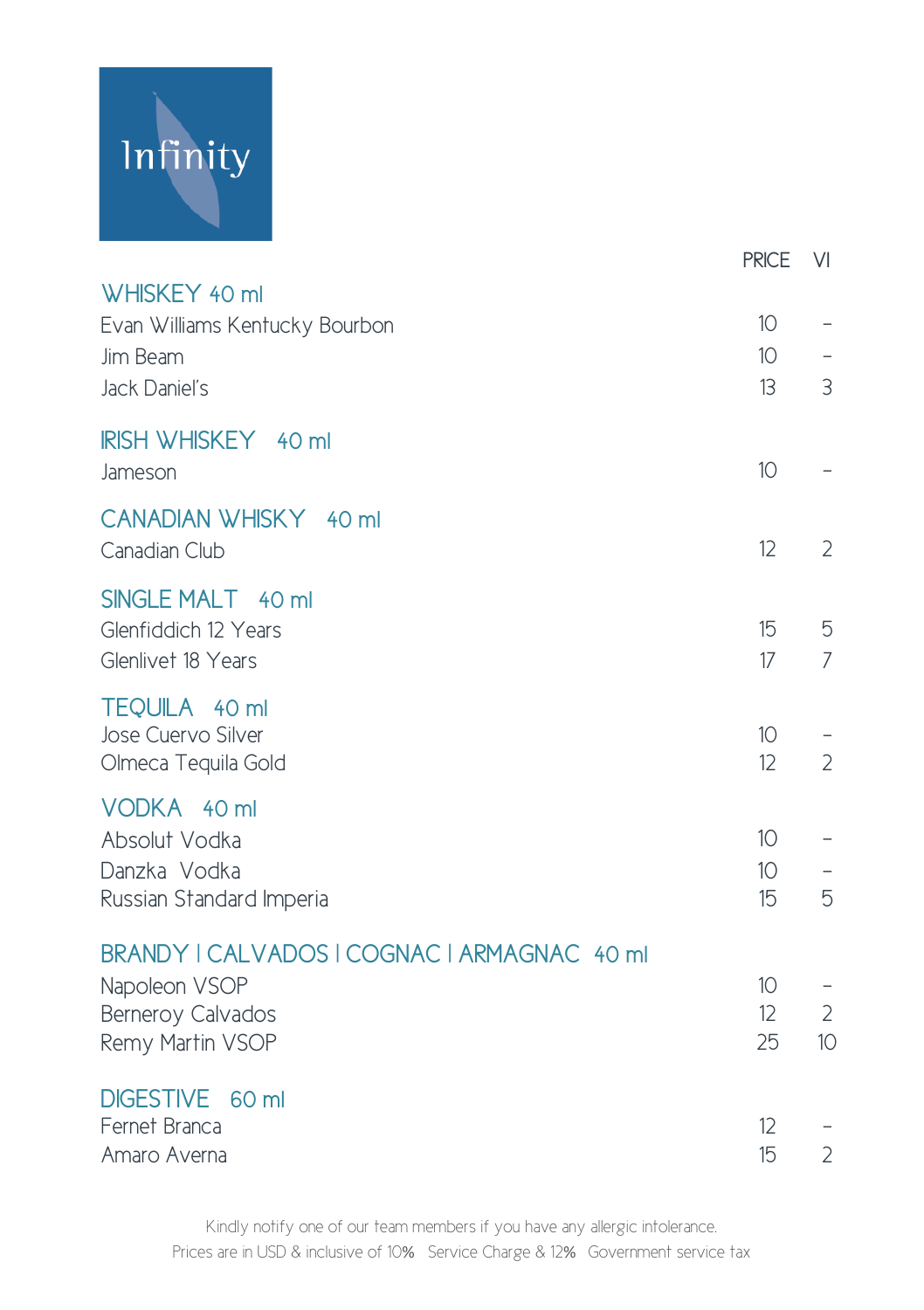# Infinity

|                                               |        |  | <b>PRICE</b> | $\vee$         |
|-----------------------------------------------|--------|--|--------------|----------------|
| <b>BEER</b>                                   |        |  |              |                |
| Tiger Draught                                 | 400 ml |  | $\mathsf{S}$ |                |
| Heineken                                      | 330 ml |  | $\mathsf{S}$ | $\overline{2}$ |
| Tiger                                         | 330 ml |  | 9            |                |
| Corona                                        | 330 ml |  | 9            |                |
| Erdinger, Unfiltered Wheat Beer               | 300 ml |  | 14           | 6              |
| <b>SOFT DRINK</b>                             |        |  |              |                |
| Coca Cola I Coca Cola Zero                    |        |  | 6            |                |
| Diet Coca Cola I Sprite I Fanta               |        |  | 6            |                |
| Schweppes Ginger Ale                          |        |  | $\mathsf{S}$ |                |
| Schweppes Tonic Water                         |        |  | 6            |                |
| Schweppes Soda Water I Schweppes Bitter Lemon |        |  | 6            |                |
| Bundaberg Pineapple & Coconut                 |        |  | 8            |                |
| Bundaberg Peach                               |        |  | 8            |                |
| <b>Bundaberg Passion Fruit</b>                |        |  | 8            |                |
| Bundaberg Cream Soda                          |        |  | 11           |                |
| <b>ENERGY DRINK</b>                           |        |  |              |                |
| <b>Red Bull</b>                               |        |  | $\mathsf{S}$ | 3              |
| FRESH JUICES 350 ml                           |        |  |              |                |
| Fresh Coconut                                 |        |  | 9            | 4              |
| Guava                                         |        |  | 12           | 4              |
| Orange                                        |        |  | 11           | 3              |
| Papaya                                        |        |  | 10           | $\mathfrak{Z}$ |
| Mango Juice                                   |        |  | 13           | 5              |
| Pineapple                                     |        |  | 12           | 6              |
| Watermelon                                    |        |  | 11           | 5              |

Kindly notify one of our team members if you have any allergic intolerance. Prices are in USD & inclusive of 10% Service Charge & 12% Government service tax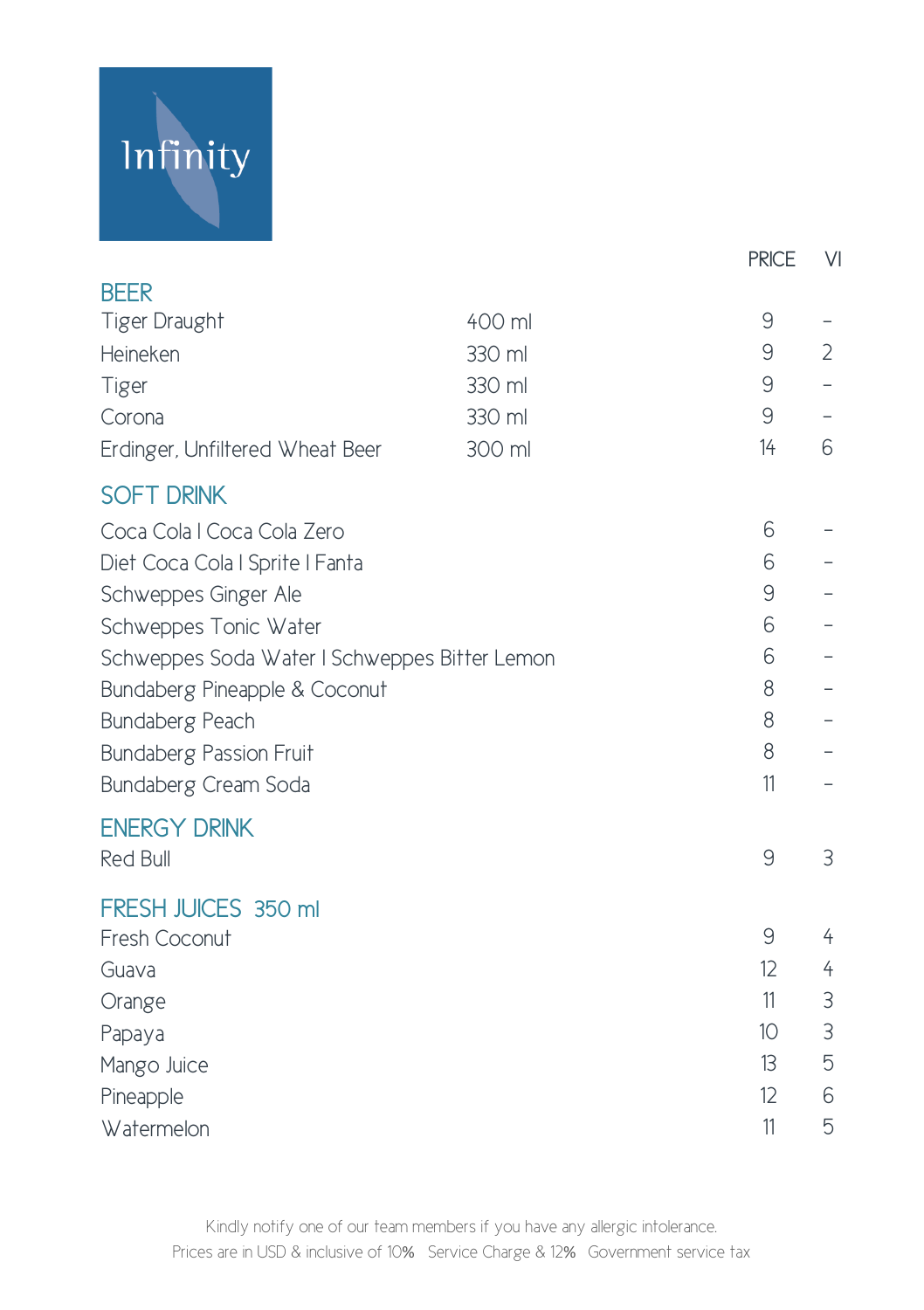# Infinity

|                                |         | <b>PRICE</b>   | $\vee$ |
|--------------------------------|---------|----------------|--------|
| <b>COOLER</b>                  |         |                |        |
| Lemonade Sweet/ Salty          |         |                |        |
| Iced Tea                       |         | 8              |        |
| Iced Coffee                    |         | 9              |        |
| Iced Chocolate                 |         | 9              |        |
| <b>WATER</b>                   |         |                |        |
| Still / Sparkling Water        | 500 ml  | $\overline{2}$ |        |
| Still Water                    | 1000ml  | 3              |        |
| Sparkling Water                | 1000 ml | 3              |        |
| Perrier                        | 750 ml  | 9              | 8      |
| San Pellegrino                 | 750 ml  | 12             | 8      |
| <b>COFFEE</b>                  |         |                |        |
| <b>Black Coffee I Espresso</b> |         |                |        |
| Cappuccino I Café Latte        |         |                |        |
| Hot Chocolate                  |         |                |        |
| Melitta Coffe French Press     |         | 8              |        |
| <b>TEA</b>                     |         |                |        |
| English Breakfast   Earl Grey  |         |                |        |
| Green Tea I Lemon Tea          |         |                |        |
| Chamomile                      |         | 8              |        |
| Jasmine Bai Hao                |         |                | 3      |
|                                |         |                |        |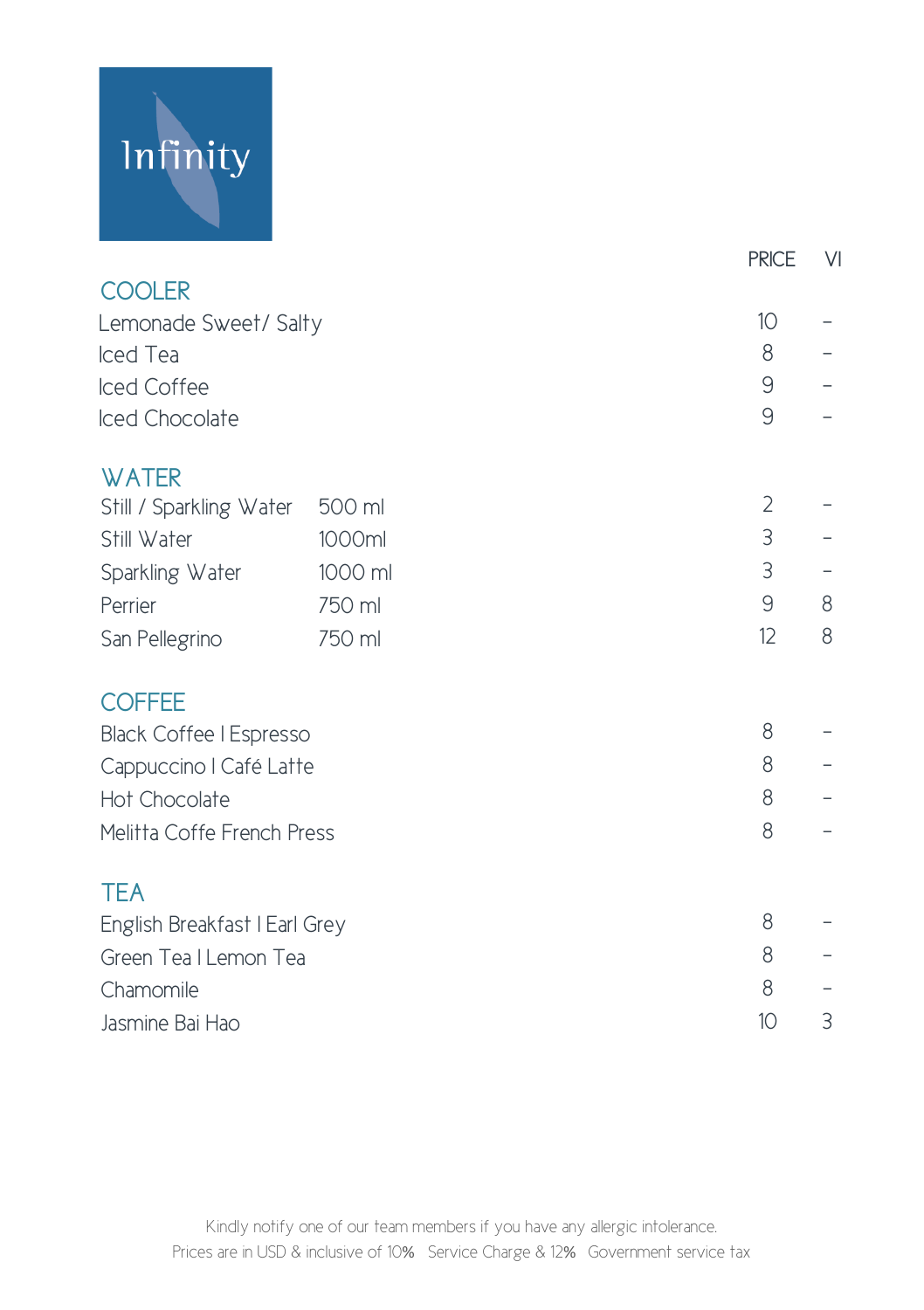

## VELASSARU INDULGENCE BEVERAGE MENU

#### WINE BY THE GLASS

**Sparkling** Nederburg Premiére Cuvée Brut, Paarl, South Africa

#### **White**

Fallsebay ,Slow, Coastal, South Africa , Chenin Blanc Bodega Santa Julia, Mendoza, Argentina, Torrontes

#### Rosé

False Bay Rosé, Stellenbosch, South Africa, Cinsault, Mourvèdre

#### Red

Casillero del Diablo Reserva, Concha y Toro, Central Valley, Chile, Merlot Alamos, Mendoza, Argentina, Malbec

#### RUM

Bacardi Superior White Plantation White

#### **TFOLILA**

Jose Cuervo Silver

VODKA Danzka Vodka Absolut Vodka

#### GIN & Wisky

Gordon's Beefeater Evan Williams Kentucky Bourbon Jim Beam I John Jameson Famous Grouse Ballantine's I Johnny Walker Red Label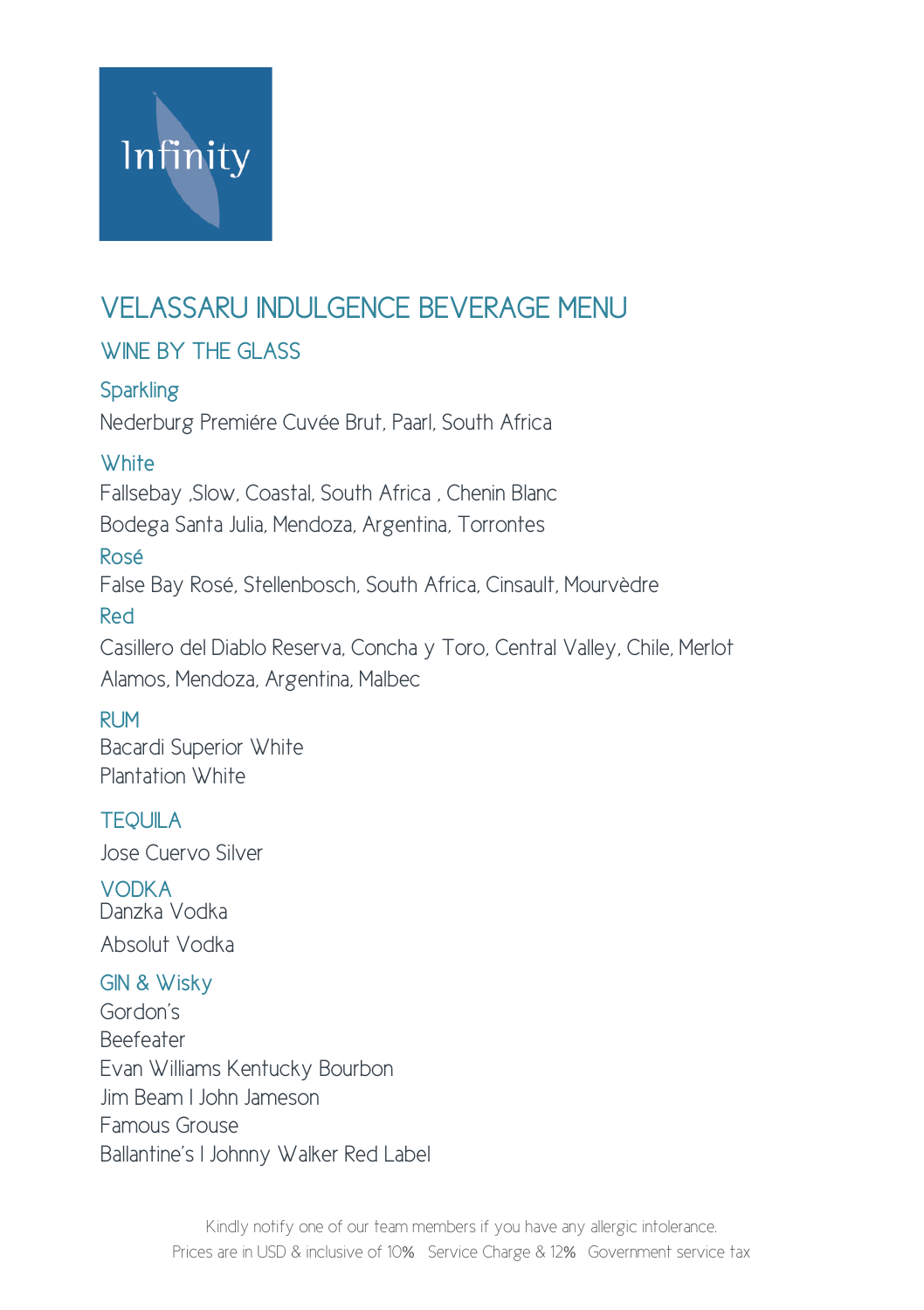

#### LIQUERS

Pernod | Campari Dubbonnet | Pimm's No.1 Martini Bianco | Extra Dry | Rosso Molinari Sambuca, Limonciello Di Capri Amarula | Fernet Branca

#### SHERRY and BRANDY

Harveys Bristol | Croft Original Pale Cream Sherry Napoleon VSOP

#### **BEER**

Corona Tiger Tiger Draught 400 ML

### COCKTAILS

LA DOLCE VITA Vodka I Crème de Banana I Blue Curaçao I Orange Juice

ALLEGRI BREEZE Vodka I Amaretto I Crème De Banana I Pineapple Juice I Cranberry Juice

POOLSIDE COOLER Southern Comfort I Peach Liqueur I Passion Fruit I Passion Fruit Syrup

LOABI Gin I Campari I Strawberry Purée I Celery I Brown Sugar I Orange juice

PINK CORAL White Rum I Guava Juice I Lemon Juice I Celery I Grenadine

BELLINI Nederburg Sparkling Brut Cuvée I Peach Juice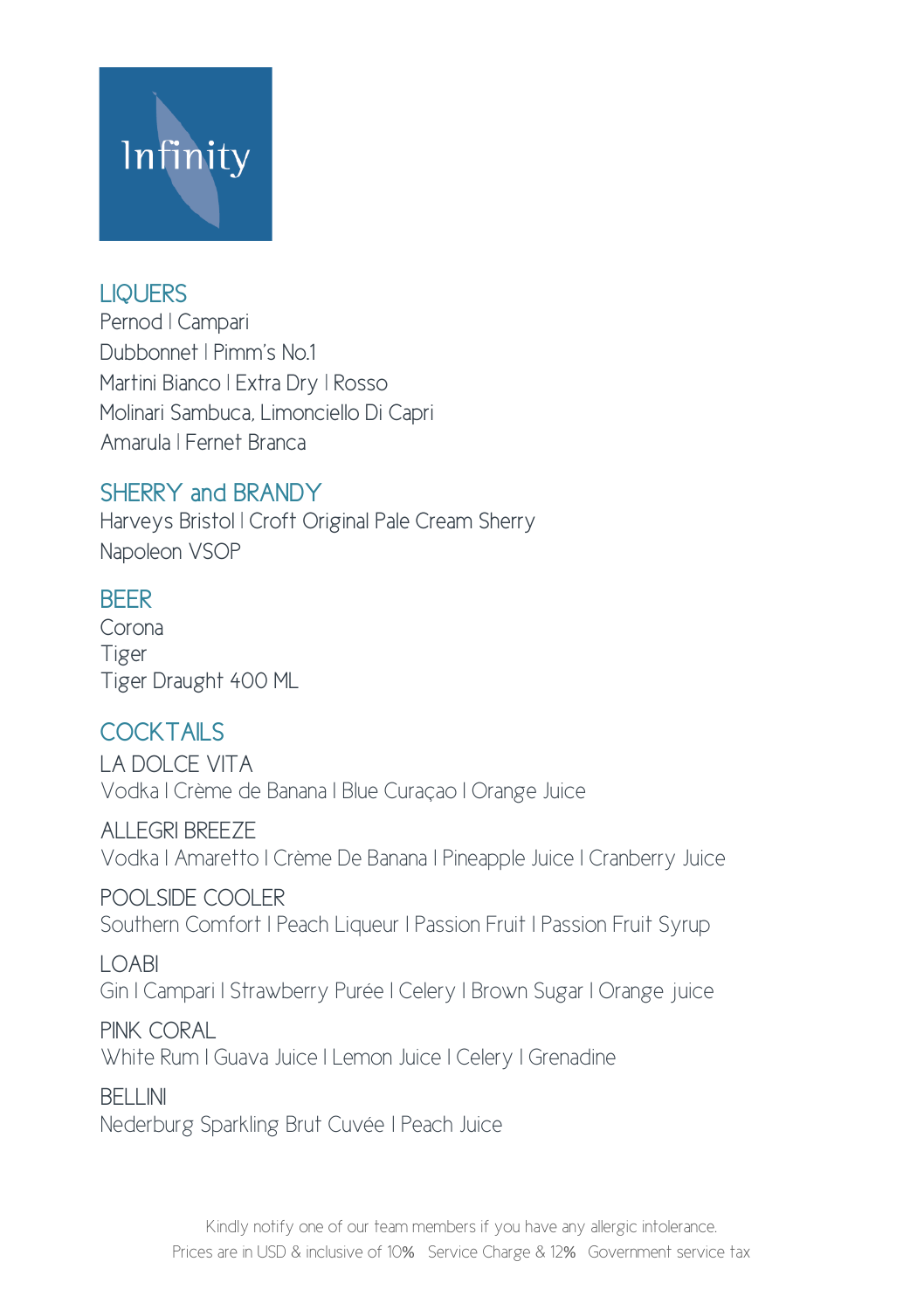

COSMOPOLITAN Vodka I Triple Sec I Cranberry Juice Fresh I Lime Juice

BLOODY MARY Vodka I Tomato Juice I Fresh Lime Juice I Freshly Chopped Chili Worcestershire Sauce I Celery I Salt & Black Pepper

PLANTER'S PUNCH Dark Rum I Pineapple Juice I Orange Juice I Lime Juice I Grenadine Syrup

CAIPIRINHA Cachaça 51 I Fresh Lime I Brown Sugar

CAIPIROSKA Vodka I Fresh Lime I Brown Sugar

CLASSIC MOJITO White Rum I Soda Water I Fresh Lime Wedges I Fresh Mint

MINT JULEP Bourbon Whiskey I Fresh Mint I Brown Sugar

TEQUILA SUNRISE Tequila Silver I Orange Juice I Grenadine Syrup

#### MOCKTAILS

LEMON BREEZE Lemon Grass I Fresh Mint I Passion Fruit I Bitter Lemon I Mint Syrup PINK SAND Banana I Pineapple Juice I Passion Fruit Purée I Strawberry Purée I Fresh Cream Passion Fruit Syrup

EXOTIC FIZZ Fresh Lime Juice I Ginger Syrup I Fresh Ginger I Soda Water I Fresh Mint